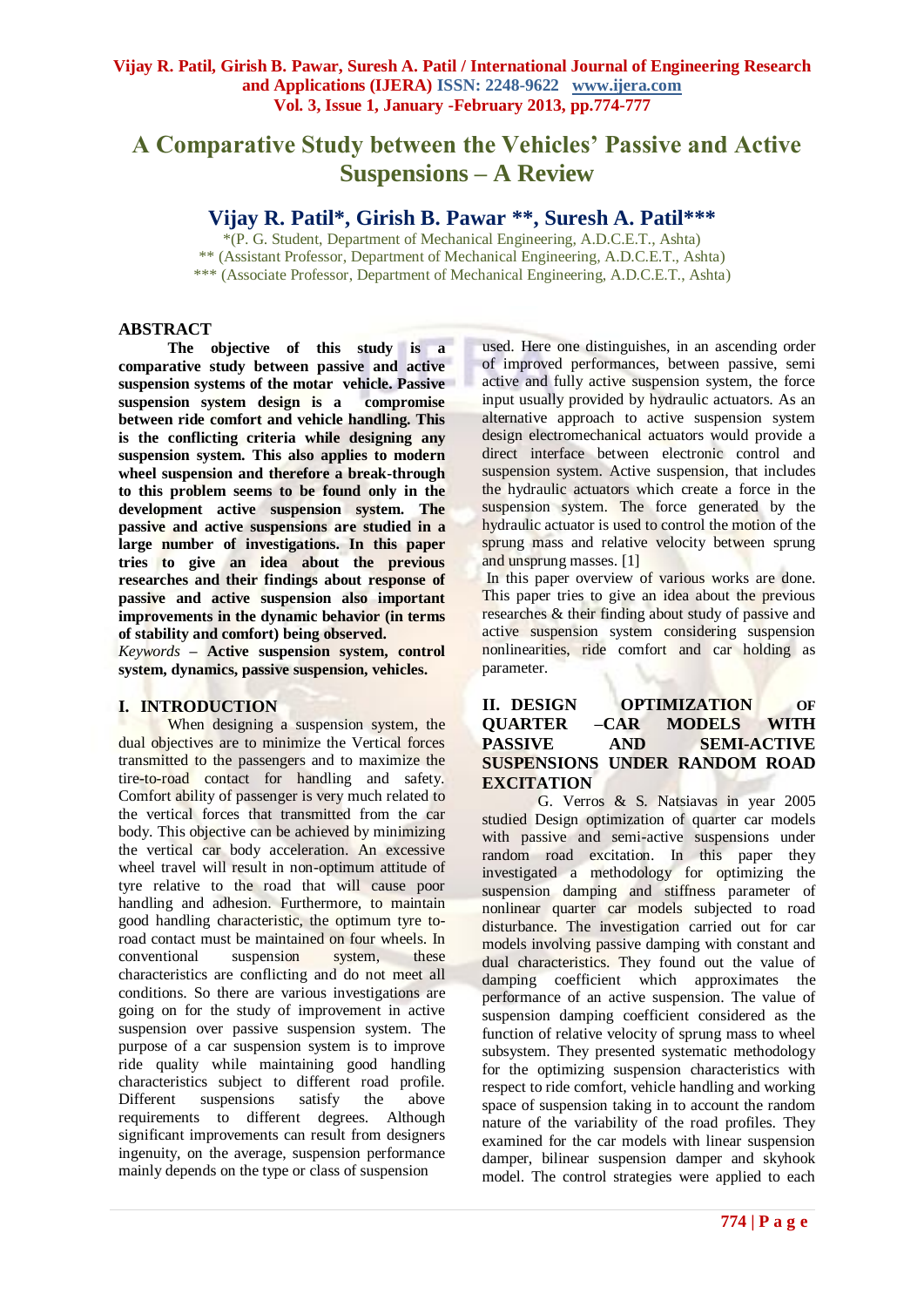# **Vijay R. Patil, Girish B. Pawar, Suresh A. Patil / International Journal of Engineering Research and Applications (IJERA) ISSN: 2248-9622 www.ijera.com Vol. 3, Issue 1, January -February 2013, pp.774-777**

model by employing appropriate methodology because the models were strongly nonlinear. Also the numerical investigation is carried out for typical quarter car models and different combination of the weighting factors in suitable defined performance index and observed the effects related to quality of road profiles because nonlinearity and wheel hop were examined and important observation were made. Based on the above information obtained from the all cases examined they concluded that semiactive controlled vehicle represent the better designs over the car models with passive dual rate dampers which in term exhibit a better performance the models with the linear suspension damper.[2]

# **III. ACTIVE SUSPENSION CONTROL TO IMPROVE VEHICLE RIDE AND STEADY-STATE HANDLING**

In year 2005 Jun Wang et.al presented work on Active suspension control to improve vehicle ride and steady state handling. They made study on  $H \infty$  control of active suspension for full car model. They designed two types of vehicle models namely linear suspension model and nonlinear handling model. The link between suspension model and vehicle steady state handling characteristics analyzed and the H  $\infty$  controller used for active integrated ride comfort and handling control. The controller for both these model is verified by computer simulations.

A schematic diagram of a full vehicle model with active suspension is shown in fig. 1. Each quarter car model consists of spring and damper with force

generating actuator connected in parallel. The force generator actuator is regulated by controller to improve vehicle ride and handling.



Fig.1. Schematic diagram of a full vehicle model

While the spring and damper are employed to support high frequency vibration above the bandwidth of the force generator. The computer simulation is carried out to evaluate the ride and steady state handling performance of vehicle of active suspension with  $H \infty$  controller is compared

to the passive suspension and active suspension with ordinary  $H \infty$  controller.

Fig. 2 shows frequency responses of vehicle vertical, pitch angular, roll angular acceleration to front left road distribution. It is observed that the acceleration of active suspension system with integrated H  $\infty$  controller (IAS) and active suspension with ordinary  $H<sup>∞</sup>$  controller (AS) is considerable lower than

that of passive one in frequency range where human are more sensitive to vibration so both active suspension systems effectively improve the vehicle ride and handling characteristics. In summary the integrated H ∞ controller





simultaneously improves vehicle ride comfort and handling performance with low actuator energy consumption. [3]

#### **IV. MODIFIED SKYHOOK CONTROL OF SEMI-ACTIVE SUSPENSIONS**

Keum-Shik Hong & Hyun-Chul Sohn in year 2002 studied the Modified Skyhook Control of Semi-Active Suspensions.demonstrates the connection between optimal one and two degree of freedom vehicle structure incorporating active suspensions. It is shown that the resulting, special one DOF structure represents the limits of the best possible performance attainable with two degree of freedom counterparts.

They present a detailed study of possible ride and handling improvements with active suspensions and design changes for the case of liner, quarter car vehicle models. The structural design includes the introduction of passive dynamic absorber for unsprang mass vibration control, which is further enhanced with active means. [4]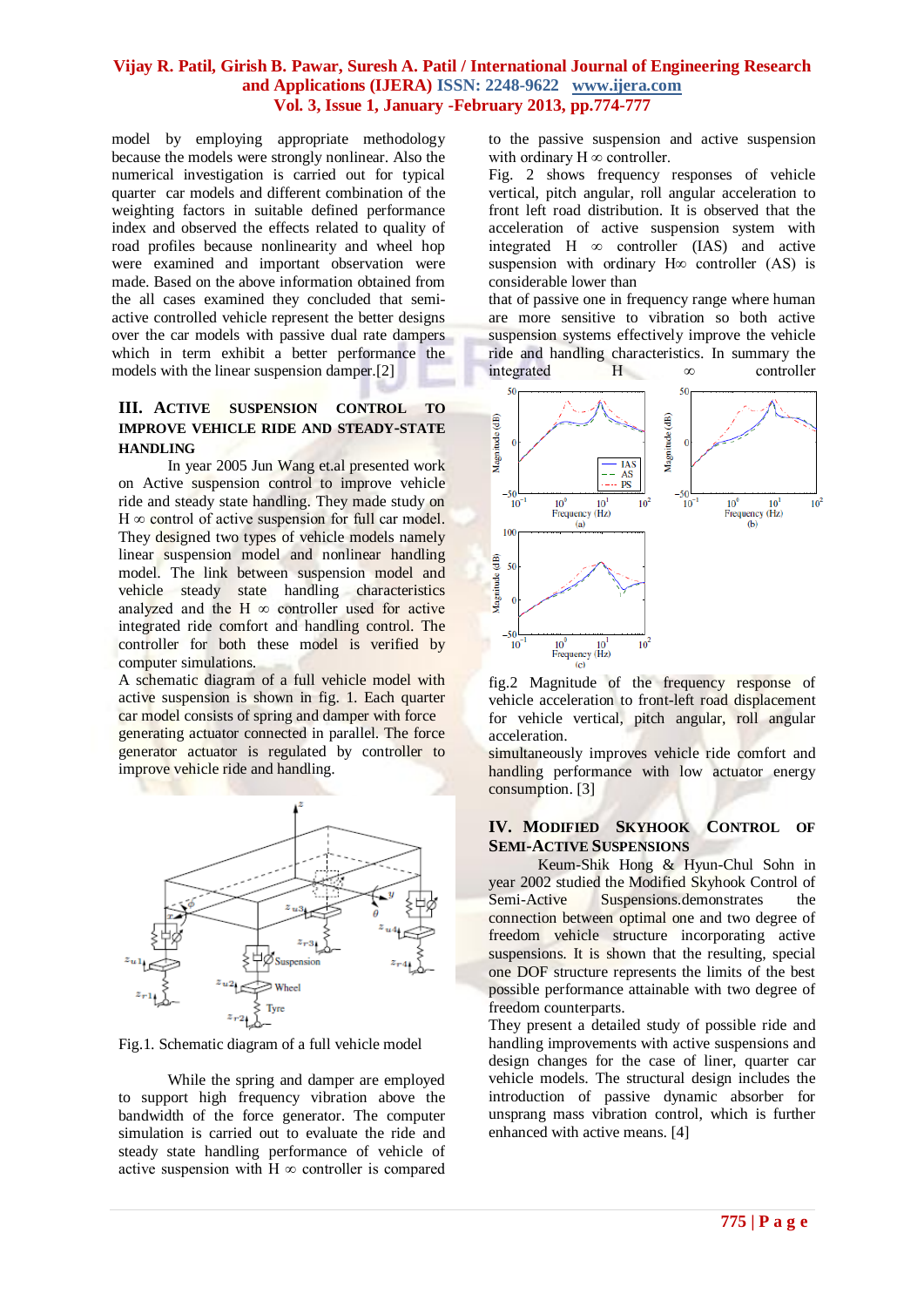#### **V. A COMPARATIVE ANALYSIS BETWEEN THE VEHICLES' PASSIVE AND ACTIVE SUSPENSIONS**

In year 2011 Catalin Alexandru et.al made study on a comparative analysis between the passive and active suspension system of the motar vehicles. They carried out study for a half car model, which corresponds to the guiding suspension system for rear axle. The active suspension designed by placing actuator parallel to passive suspension system. The goal being to minimize the effect of road disturbance. The passive and active suspension analyzed on passing over bumps dynamic region. The response of active suspension is compared with passive suspension, the important improvements in the dynamic behavior are observed in the active suspension system. For the simulation, the simulation contains two linear actuator systems which are attached to rear wheels. The driving elements executing vertical motion relative to the fixed structure for simulating the road profile. The connection between the wheel and the sustaining plates are made using contact forces which are



Fig.3 time-history variation of roll velocity

modeled as unilateral controls. The response of active and passive suspension system is compared on same testing conditions. In accordance with the dynamic behavior (in terms of stability and comfort) active suspension system gives improved performance over passive system. The improvement in terms numerical value is shown in table no. 1. Which represent the root mean square (RMS) of the interest parameter and the graphic simulation frame of one of the parameter is shown in fig.3. [5]

#### **VI. ALTERNATIVE CONTROL LAWS FOR AUTOMOTIVE SUSPENSIONS**

C.Yue et al. in year 1990 discussed on the alternative control laws for automotive active suspension system. They evaluate the control laws by using 2DOF quarter car model. The control laws considered are full state feedback sprung mass absolute velocity feedback and LQG regulator using suspension deflection measurement. They found that, all three yields improved performance but overall the LQG regulator using suspension deflection provides the best compromise between ride comfort, suspension travel and tire force variation. as a baseline case for comparison purposes is given for the passive system acceleration with standard values of vehicle parameters. In full state feedback control law the linear optimal control theory has been used for design. They found that several interesting characteristics. It is shown that the transfer functions for a design that emphasized ride comfort. The active suspension greatly improves the l Hz region while the invariant point (10.6Hz) eliminates any effect at the tire hop mode. Also they found that the high frequency performance of the active system is worse than the passive System. They also found that the tire deflection transfer function has been improved at 1Hz only. The absolute velocity feedback gives the same performance and also eliminates the problem of high frequency harshness. The best overall designs were achieved by the LOG compensator using the easiest and most inexpensive variable to measure, suspensions deflection.

In a controls sense the system using actuator force as the control and suspension deflection as the measurement is both controllable and observable thus we can design for either ride quality or road holding. It was shown that the design for ride quality captured all the nice features of the full state design and eliminated or reduced some of the bad features. [6]

# **VII. CONCLUSION**

By the literature review it is seen that compare with passive suspension system, active suspension can give improved vehicle characteristics. (in terms of road holding and ride comfort). In earlier recherchés for the design of the suspension system linear parameter were considered but in actual practice the suspension behaves nonlinear characteristics. So it is necessary to consider the nonlinearities of the suspension system while designing any type of the suspension system. From the above study it is seen that in case of active suspension system, both of the control objectives, ride comfort and car holding performance have been improved.